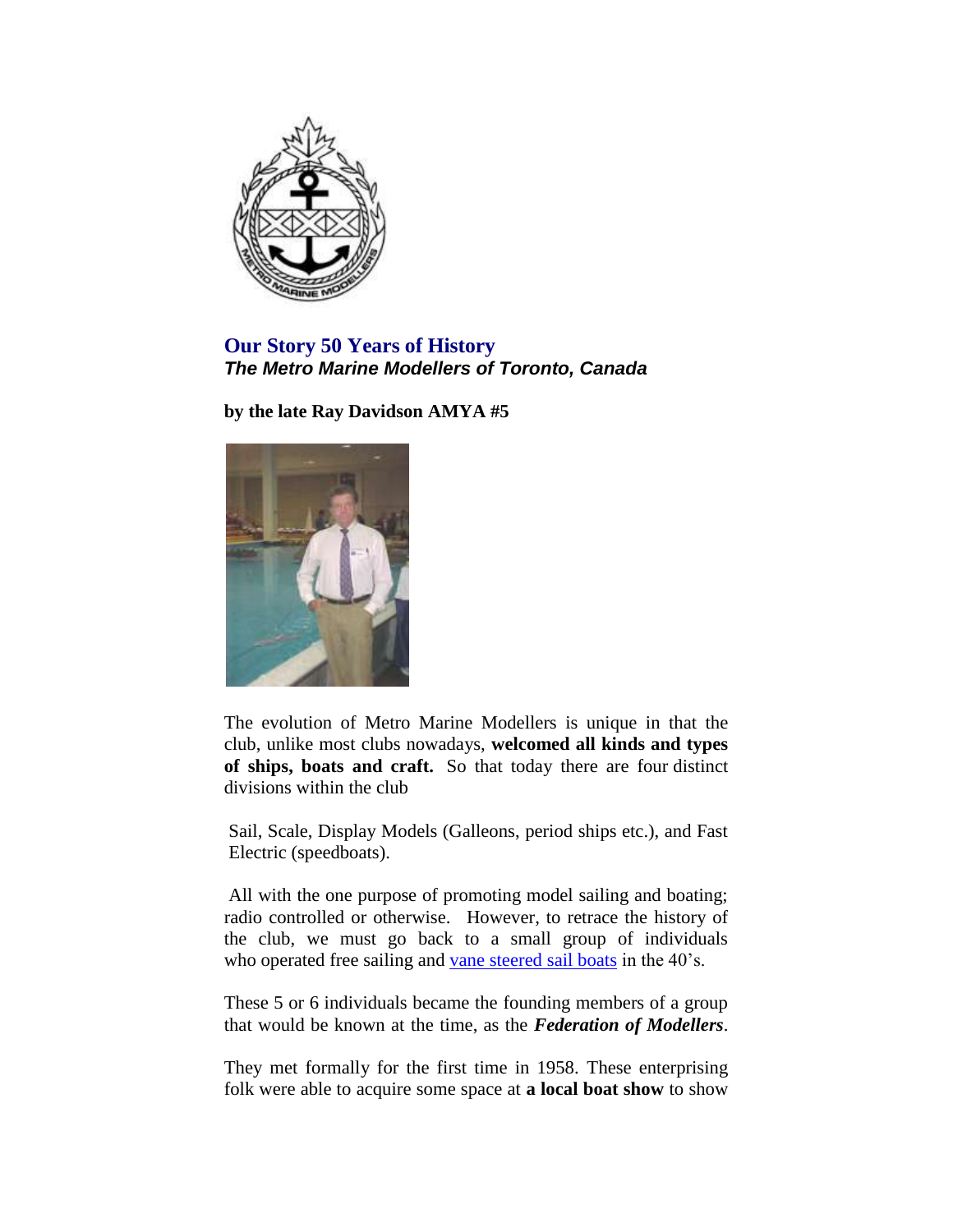off their models. This apparently was quite successful and attracted others who were interested, and so it was decided to organize a formal boat club in 1959. The name became **Metro Marine Modellers.**

Membership gradually grew through the 60's with informal regattas at local ponds around the city. The club gained in popularity and members by sailing radio controlled boats at the annual **Toronto International Automobile show,** which usually lasted 10 days.

The pool was only about 14' x 16' and just about 10" deep. Not large by any standard, none the less, it always drew a crowd – and a few new members both young and old.

By 1970, model boating, especially radio controlled boating in the Toronto area had become quite popular. The club membership had grown to almost 100 and it was invited to be part of the **Toronto International Boat Show**. This is one of the largest boat shows on the continent with over 400,000 square feet of exhibits (the show runs for 10 days, incl. 2 weekends).

Metro Marine Modellers (MMM) was located in an adjoining arena with bleachers on 3 sides seating about 1200 on any given evening. With the amount of working stuff, almost exclusively radio controlled, it was often referred to as the best show at the boat show.

By this time, the club had 3 divisions; the sail group being one and with the model boat pool being 65ft x 30ft and nearly 2 ft deep, it was easy, and also popular to even have sail boat races.

Five large stanchion fans were set up at one end of the pond and it didn't take long for challenges to be thrown by big boat sail makers and manufacturers at the show like North and Fogh as I remember. I have no doubt that a few bets were also made.

By 1972, the 10 rater was the first major class that the sail group built and sailed regularly. Plans were readily available from the U.K., such as Coller Herring, Marie 111 and Warlord. My first 10 rater was Red Herring. She sailed on a 55" LWL. I remember making masts from Sitka Spruce in two halves with a channel cutout of each half joined with a piece of 1/16" ply between the two halves along the forward edge then shaped.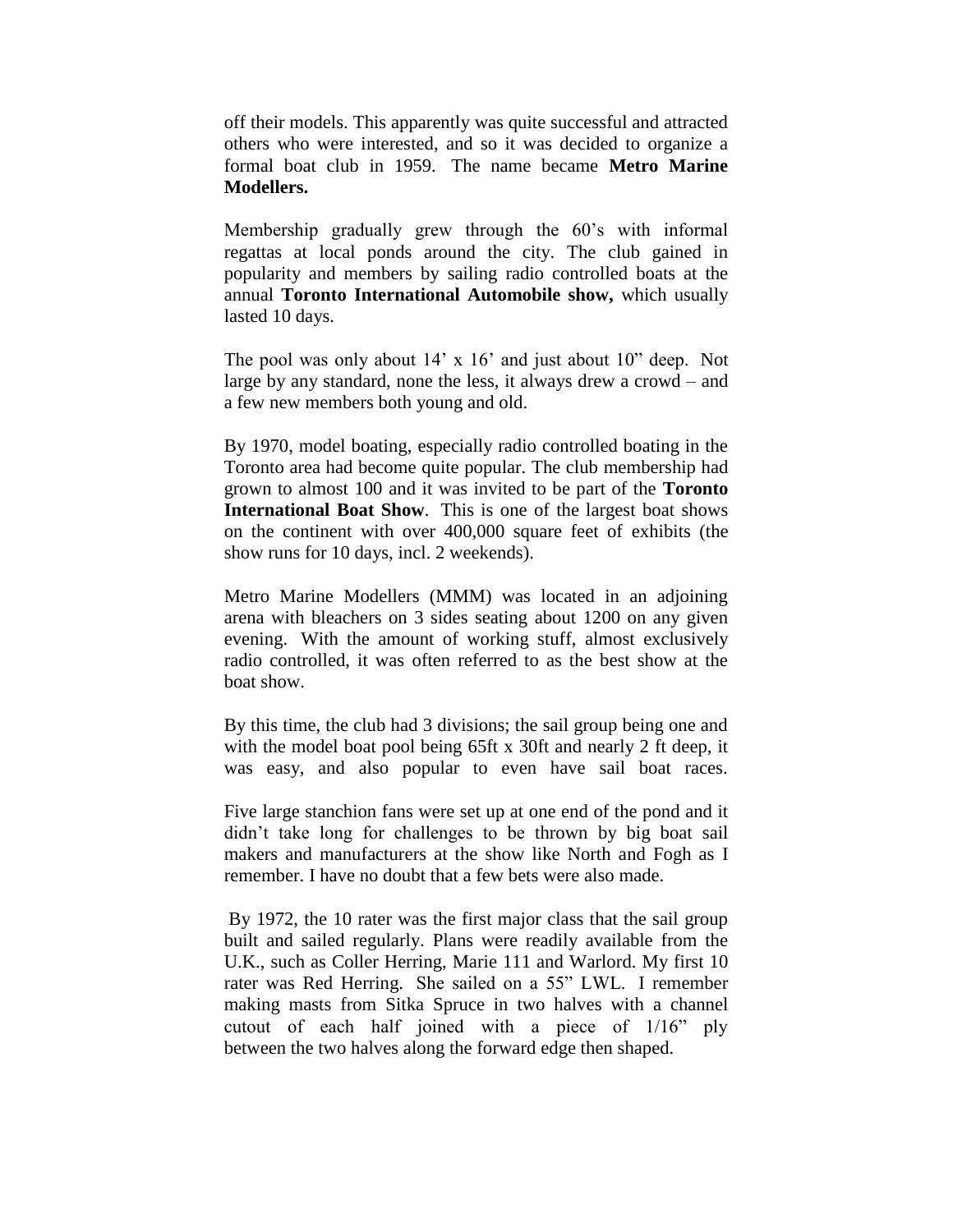This gave a slot along the aft side of the mast and a channel inside the mast for the bolt rope on the luff of the main. Later luff rings and jack lines were used – of course they were definitely simpler, more popular and easier.

The first 10 rater ACCR regatta in Toronto was held in 1972 In 1973, with membership growing, a "Canada Cup' Trophy was initiated by the club and a tobacco company was contacted regarding sponsorship for a group of sailors from our club to go to England to sail in the first regatta forthe cup. Interestingly, the tobacco company declined to sponsor us on the grounds that "*the hobby did not necessarily promote smoking*"-Well! Well!

As R/C sailboat racing became more popular around the great lakes and more frequencies became available, MMM sailors sailed increasingly more cross-border regattas with clubs such as Buffalo, Rochester, Chicago, Bowling Green. One great place the **Belmont Country Club in Sandusky, Ohio** where they actually had golf carts to take you and your boat to the water, what a great idea!

However, to continue to compete in ACCR's in the States, it became necessary and appropriate for all of us sailors in Canada to join the newly formed AMYA. Hence, MMM became AMYA club #5. However, to truly compete internationally, Canada needed its own national authority, and subsequently the Canadian Yachting Assoc (CMYA) was formed in 1974 with initially 65 members.

In 1975, regardless of any sponsorship, a group of 6 sailors traveled to England for the first international regatta for the Canada Cup for 10 rater competition.

The Cup was presented to the International Model Yacht Racing Union to be competed for every four years internationally for 10 raters. The same year the Canadian equivalent of the FCC made radio licenses mandatory and the price was \$13.50 for 3 years. Now, of course, no license is required for radio controlled equipment. By 1975, radio controlled sailing was becoming so popular in the

Toronto area that Grant Slinn, one of the designers at the Ontario Science Centre in Toronto, and myself were instrumental in getting the Science Centre to help fabricate 50 Marblehead's. A plug was made from **"Bambi"** plans and Fiberglass hulls were pulled.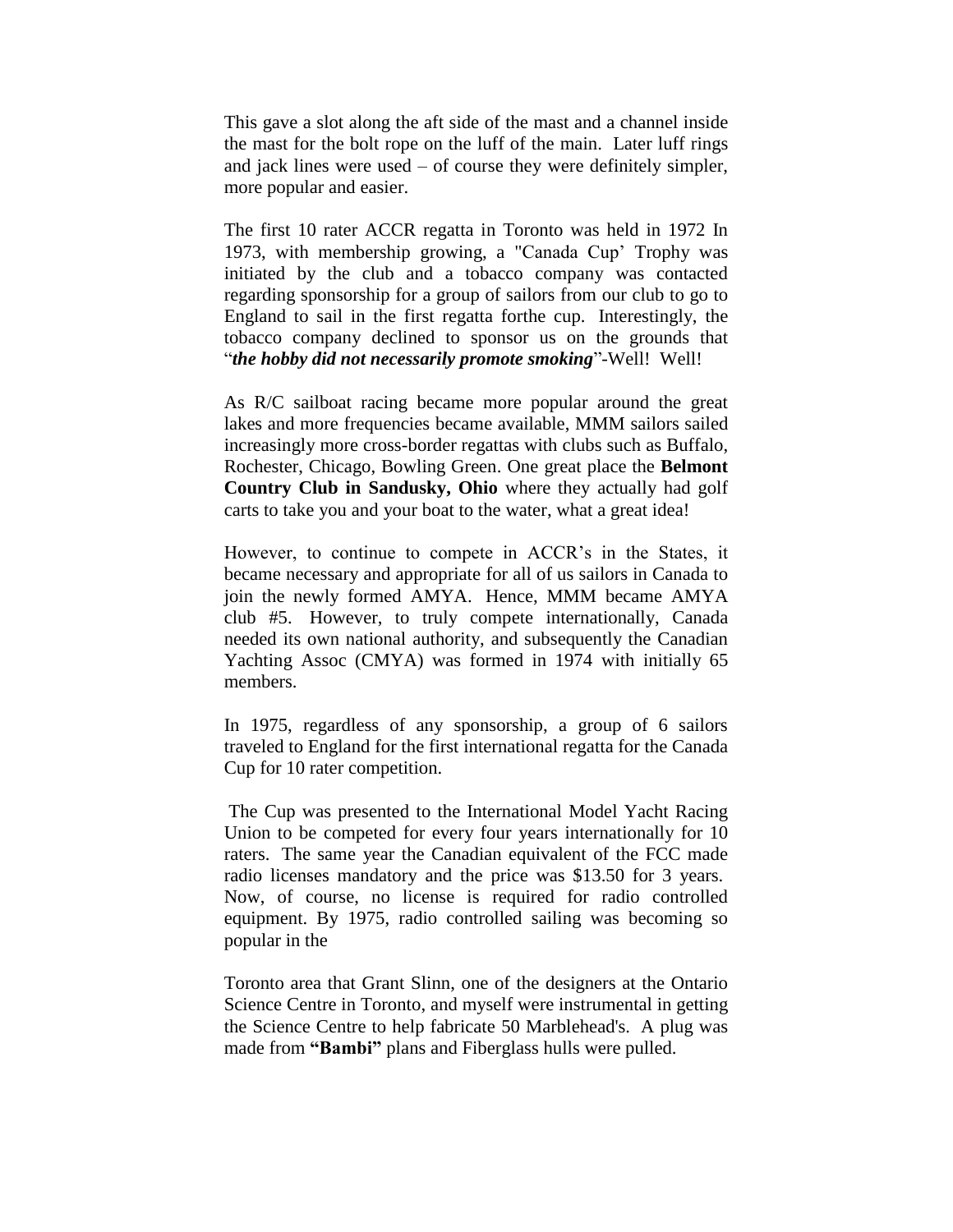The complete kit including boat, #1 rig, and sails was \$50.00, in fact everything except the radio. An interesting fact is that we would construct a winch by modifying a servo by removing the servo's potentiometer and replacing it with a "Ten turn Potentiometer" from the surplus store.

Drums for the sheets would be then attached to the output arm of the servo….it was a little slow, but then, in those days, they all were. Another 50 boats were made the following year. I have to wonder where all those boats are now.

In 1980, "Sail 80" was an international regatta for 10 raters. This was the last regatta held by the CMYA. The organization is now the CRYA (Canadian Radio Yachting Association). I guess radio yachting sounds better than model yachting.

In 1981, the City was building a landfill park on the shore of Lake Ontario at Humber Bay. Our club was asked to submit a plan for a model boat pond which would be included in the project. On completion of the park in 1982 we were given exclusive use of the pond for sailing. There is also a pavilion and storage for the chase boat and marks.

In 1989, MMM hosted one of the largest Marblehead ACCRs at Humber Bay with skippers coming from as far away as San Diego, Vancouver, New York City and of course, Marblehead, Mass. To this day the sail group still use the Humber Bay site for the Soling 1M.



In the last couple of years, the MMM sailing group has moved to a great sailing site at the Port Credit Yacht club. This affords us a wonderful sailing basin, snack bar facilities, and an exceptional site for regattas.